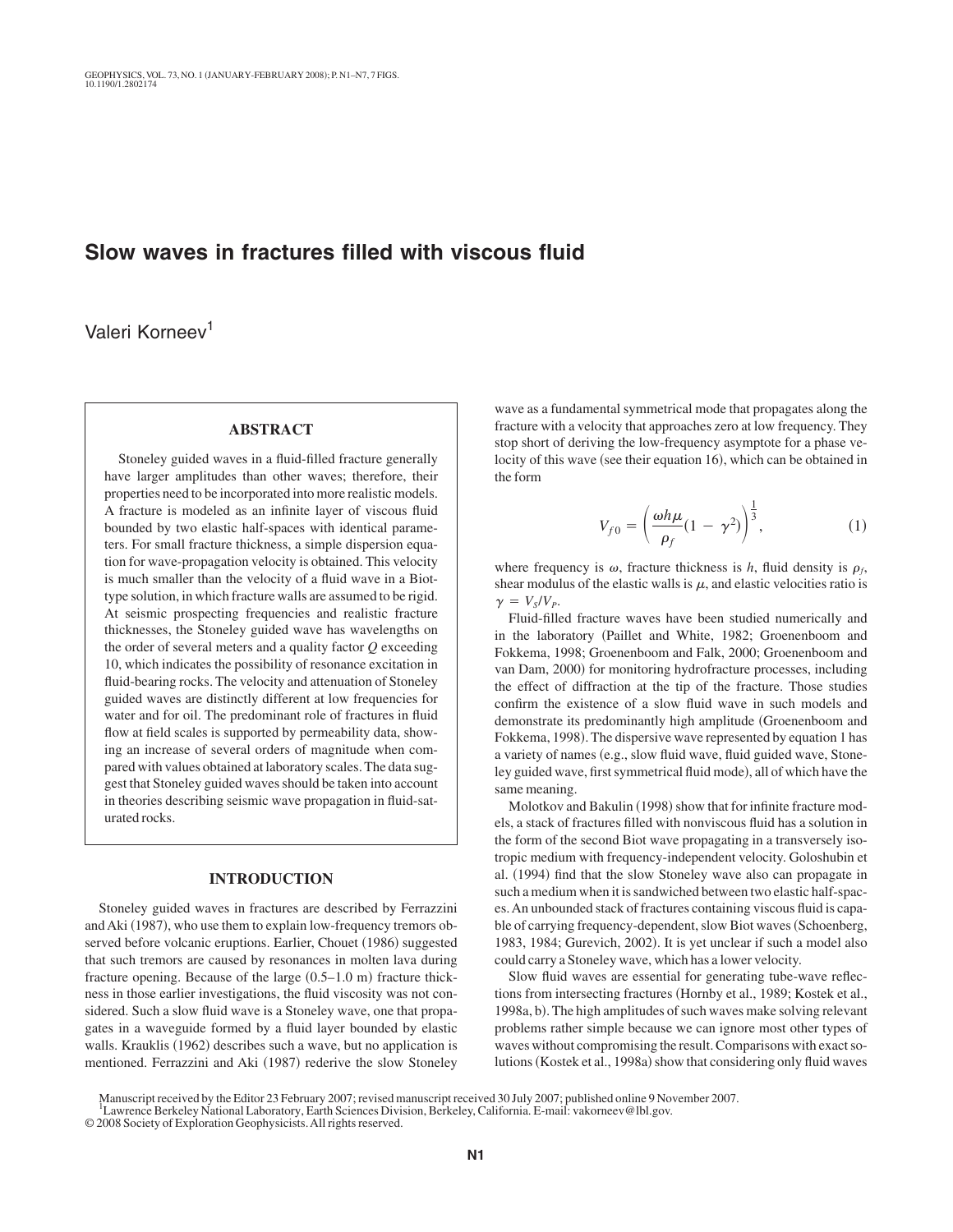#### **N2 Korneev**

in seemingly difficult problems is well justified. The energy-trapping ability of such waves illustrates the distinctive feature of fluidfilled fractures — specifically, their waveguidelike capability of transporting energy (similar to electric current transported by metal wires). Hornby et al. (1989) and Kostek et al. (1998a) also show that the reflection amplitude of tube waves from a fracture is frequency dependent and increases as the frequency approaches zero.

Strong evidence exists that an adequate theory of seismic wave propagation in fluid-saturated rock requires incorporating fracture fluid waves. From hydrogeology results, it follows that some scaling rules need to be applied to laboratory permeability measurements before using them at field scale. In hydrologic experiments, the permeability parameter can be evaluated at the laboratory scale  $(0.01-0.1 \text{ m})$  by measuring fluid-flow rate through a rock sample in the presence of a fluid-pressure gradient. At the 10–100-m field scale, permeability is evaluated routinely by using well tests (Muskat, 1946); at a 100–1000-m scale, permeability generally is determined by using tracer tests. Therefore, laboratory and field scales can differ by about five orders of magnitude.

Measurements of permeability (hydraulic conductivity) for a wide range of scales have been done in comprehensive studies for a variety of geologic environments Clauser, 1992; Gelhar, 1993; Neuman, 1994; Schulze-Makuch and Cherkauer, 1998; Schulze-Makuch et al., 1999). Typically, an increase of five orders of scale corresponds to five to seven orders of permeability increase. Such scaling behavior suggests the dominant role of fractures in fluid flow at field scales. Biot-Gassmann poroelasticity theory Gassmann, 1951; Biot, 1956a, b; 1962) treats fluids in fractures as flowing between rigid walls. It does not describe the existence of slow fluid waves that require elastic walls. However, the importance of slow fluid waves for seismic wave propagation in fluid-bearing rock needs justification.

Rock fluids, such as water or oil, have some natural viscosity that causes attenuation of propagating fluid waves. At the same time, the thicknesses of real fractures might be on the order of millimeters or less. Can slow fluid waves propagate and cause resonances in real fractures? To answer this question, we need to evaluate for realistic parameters the attenuation of slow fluid waves caused by fluid viscosity, which is the subject of this paper.

#### **THEORY**

#### **Stoneley slow wave**

Consider a symmetrical model of a layer  $-h/2 \le z \le h/2$ , filled with viscous fluid between two homogeneous elastic half-spaces (Figure 1) with the same material parameters. Here, derivations similar to those from Ferrazzini and Aki (1987) are used. In the following, index  $j = 1$  indicates the parameters and fields related to the layer; index  $j = 2$  indicates the values related to half-spaces. As also shown in Figure 1, we consider propagation of symmetrical wave modes along the *OX* axis of the *x* spatial coordinate.



 Figure 1. A layer filled with viscous fluid between two elastic halfspaces.

In a medium with nonzero shear modulus, two body waves can propagate: a longitudinal (P) wave with velocity

$$
V_{Pj} = \sqrt{\frac{\lambda_j + 2\mu_j}{\rho_j}}
$$
 (2)

and a shear (S) wave with velocity

$$
V_{Sj} = \sqrt{\frac{\mu_j}{\rho_j}},\tag{3}
$$

expressed through Lamé constants  $\lambda_j$  and  $\mu_j$  and through density  $\rho_j$ , where  $(j = 1, 2)$ .

Combining a linearized equation for compressible viscous fluid (Landau and Lifshitz, 1959) with a continuity relation, the equation for viscous fluid velocity motion can be obtained in the form

$$
\frac{\partial^2 \mathbf{u}}{\partial t^2} - \frac{\eta}{\rho_f} \nabla^2 \frac{\partial \mathbf{u}}{\partial t} - \frac{1}{\rho_f} \left( \xi - \frac{\eta}{3} \right) \nabla \nabla \cdot \frac{\partial \mathbf{u}}{\partial t} - c_P^2 \nabla \nabla \cdot \mathbf{u}
$$
  
= 0, (4)

with time *t*, fluid density  $\rho_f = \rho_1$ , and viscosity coefficients  $\eta$  and  $\xi$ ; the speed of sound in the absence of viscosity is  $c<sub>P</sub>$ . Particle velocity **u** in equation 4 can be represented as the sum

$$
\mathbf{u} = \mathbf{u}_P^{(1)} + \mathbf{u}_S^{(1)},\tag{5}
$$

where  $\mathbf{u}_P^{(1)}$  and  $\mathbf{u}_S^{(1)}$  are compressional and shear components, respectively. These components obey the equations

$$
\nabla \times \mathbf{u}_P^{(1)} = 0, \quad \nabla \cdot \mathbf{u}_S^{(1)} = 0 \tag{6}
$$

and satisfy equations of motion

$$
\frac{\partial^2 \mathbf{u}_P^{(1)}}{\partial t^2} - \frac{1}{\rho_f} \left( \xi + \frac{4\eta}{3} \right) \nabla \nabla \cdot \frac{\partial \mathbf{u}_P^{(1)}}{\partial t} - c_P^2 \nabla \nabla \cdot \mathbf{u}_P^{(1)} = 0
$$
\n(7)

and

$$
\frac{\partial^2 \mathbf{u}_S^{(1)}}{\partial t^2} + \frac{\eta}{\rho_f} \nabla \times \nabla \times \frac{\partial \mathbf{u}_S^{(1)}}{\partial t} = 0.
$$
 (8)

Using the time dependence of the fields in the form  $exp(-i\omega t)$ , with angular frequency  $\omega$ , equations 7 and 8 correspondingly describe the propagation of dissipating P- and S-waves with complex velocities:

$$
V_{\rm Pl} = \sqrt{c_P^2 - i\frac{\omega}{\rho_f} \left(\xi + \frac{4\eta}{3}\right)},\tag{9}
$$

$$
V_{S1} = \sqrt{-\frac{i\omega\eta}{\rho_f}},\tag{10}
$$

and complex Lamé constants:

$$
\lambda_1 = c_P^2 \rho_f - i\omega \bigg(\xi - \frac{2\eta}{3}\bigg),\tag{11}
$$

$$
\mu_1 = -i\omega \eta. \tag{12}
$$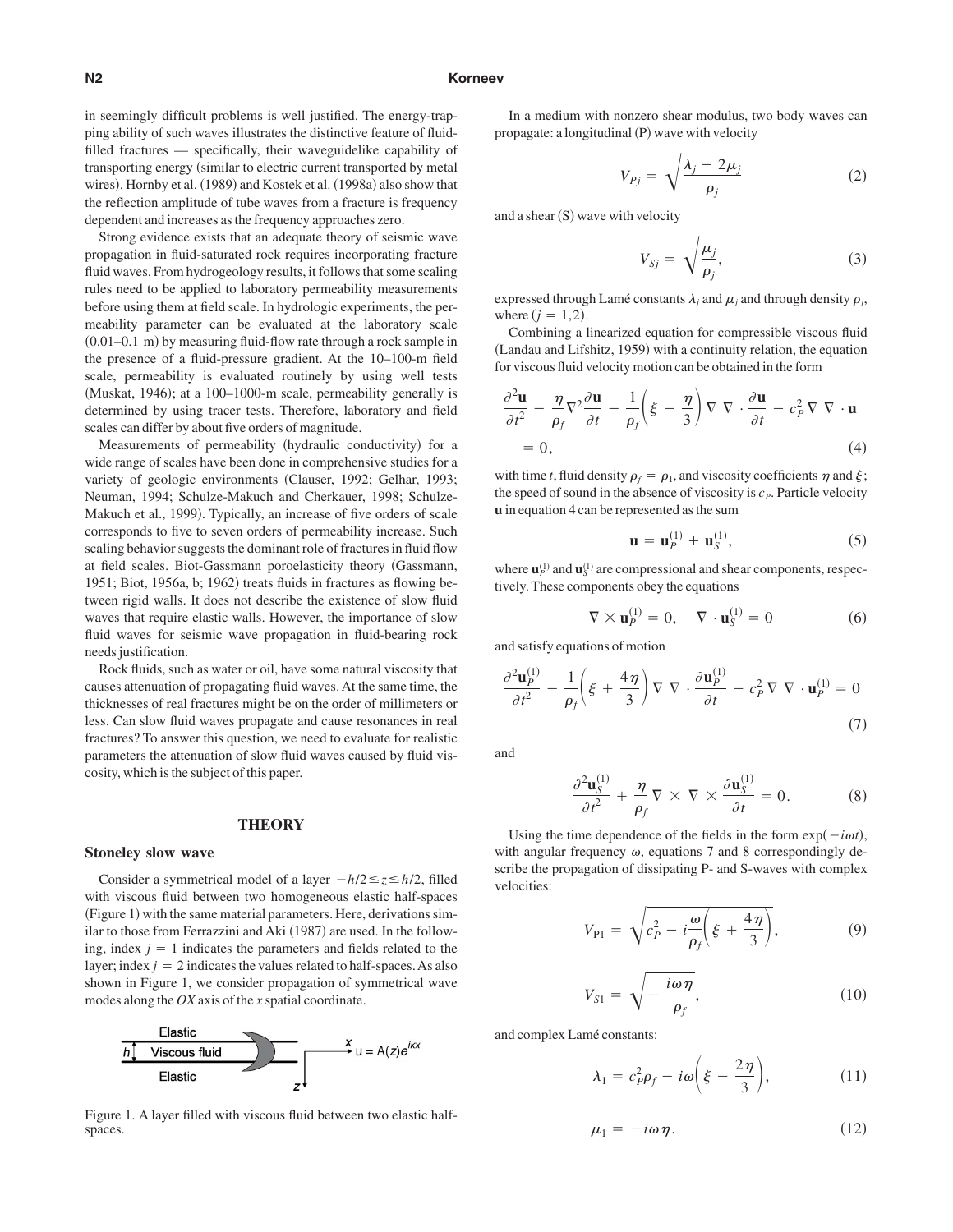Shear waves in fluid appear exclusively because of viscosity and have diffusive propagation types. Displacements  $\mathbf{u}_P^{(j)}$  and  $\mathbf{u}_S^{(j)}$ ,  $(j = 1, 2)$ , relate to potentials  $\varphi_j$  and  $\psi_j$  through the following equations:

$$
\mathbf{u}_P^{(j)} = \nabla \varphi_j,\tag{13}
$$

$$
\mathbf{u}_S^{(j)} = \nabla \times (\psi_j \mathbf{y}_1), \tag{14}
$$

where the unit vector  $y_1$  is used. We seek a solution in the form of a surface wave with wavenumber  $k_x = \omega/V_f$ , propagating along the  $OX$  axis with phase velocity  $V_f$ . For the symmetrical mode, the potentials have the forms

$$
\varphi_1 = A_1 \Big( e^{k_x \sqrt{1 - \alpha_{P1}^2} z} + e^{-k_x \sqrt{1 - \alpha_{P1}^2} z} \Big) e^{ik_x x}, \qquad (15)
$$

$$
\psi_1 = B_1 \Big( e^{k_x \sqrt{1 - \alpha_{S1}^2} z} - e^{-k_x \sqrt{1 - \alpha_{S1}^2} z} \Big) e^{ik_x x} \tag{16}
$$

inside the layer and

$$
\varphi_2 = A_2 e^{-k_x \operatorname{sign}(z) \sqrt{1 - \alpha_{P2}^2 z}} e^{ik_x x}, \tag{17}
$$

$$
\psi_2 = B_2 e^{-k_x \text{ sign}(z) \sqrt{1 - \alpha_{S2}^2} z} e^{ik_x x} \tag{18}
$$

outside the layer, where

$$
\alpha_{Pj} = \frac{\omega}{k_x V_{Pj}} = \frac{V_f}{V_{Pj}}, \quad \alpha_{Sj} = \frac{\omega}{k_x V_{Sj}} = \frac{V_f}{V_{Sj}}, \quad (j = 1, 2),
$$
\n(19)

and  $A_j$  and  $B_j$  are constants determined from the boundary conditions.

Boundary conditions at interfaces  $z = \pm h/2$  require continuity of displacements and stress, which have the components

$$
\tau_{xz}^{(j)} = 2\mu_j \frac{\partial^2 \varphi_j}{\partial x \partial z} + \mu_j \left( \frac{\partial^2 \psi_j}{\partial x^2} - \frac{\partial^2 \psi_j}{\partial z^2} \right), \qquad (20)
$$

$$
\tau_{zz}^{(j)} = \lambda_j \nabla^2 \varphi_j + 2\mu_j \bigg( \frac{\partial^2 \psi_j}{\partial z^2} - \frac{\partial^2 \psi_j}{\partial x \partial z} \bigg), \tag{21}
$$

$$
(j=1,2).
$$

Because symmetry is embedded in the solution, we need to satisfy boundary conditions on just one interface. The problem has four unknowns,  $A_j$ ,  $B_j$  ( $j = 1, 2$ ), with four equations at the boundary using two components for both stress and displacement. The dispersion equation for symmetrical modes is obtained by finding values of  $V_f$ for which the determinant of the system is zero. Using  $z = h/2$ , we can obtain (after some algebra) the equation

$$
(1 - c)^2 \xi_1 \xi_2 \chi_1 \chi_2 - (b - c)^2 \xi_1 \chi_1 - c(1 - a)(1 - b)
$$
  
×[ $\xi_2 \chi_1 + \xi_1 \chi_2$ ] - (1 - ac)<sup>2</sup>  $\xi_2 \chi_2 + (ca - b)^2$   
= 0, (22)

where

$$
\xi_1 = \sqrt{1 - \alpha_{P1}^2} \tanh\left(\sqrt{1 - \alpha_{P1}^2} \frac{k_x h}{2}\right),\tag{23}
$$

$$
\chi_1 = \sqrt{1 - \alpha_{S1}^2} \coth\left(\sqrt{1 - \alpha_{S1}^2} \frac{k_x h}{2}\right),\tag{24}
$$

$$
\xi_2 = \sqrt{1 - \alpha_{P2}^2},\tag{25}
$$

$$
\chi_2 = \sqrt{1 - \alpha_{S2}^2},\tag{26}
$$

and coefficients *a*, *b*, and *c* have expressions

$$
a = 1 - \frac{\alpha_{s1}^2}{2}
$$
,  $b = 1 - \frac{\alpha_{s2}^2}{2}$ ,  $c = \frac{\mu_1}{\mu_2}$ . (27)

The roots of equation 22 provide all possible symmetrical modes for the problem. However, only the low-frequency mode corresponding to the slow fluid wave is considered hereafter. Assuming that both frequency  $\omega$  and thickness  $h$  are small enough, the argument in equation 23 is

$$
\left| \sqrt{1 - \alpha_{P1}^2} \frac{k_x h}{2} \right| \ll 1. \tag{28}
$$

In addition, if the velocity  $V_f$  is small enough,

$$
|\alpha_{P1}| \ll 1, \quad |\alpha_{P2}| \ll 1 \quad \text{and} \quad |\alpha_{S2}| \ll 1, \qquad (29)
$$

then equation 22 yields

$$
\chi_1 \bigg[ k_x h - \frac{\rho_f \alpha_{S2}^2}{\rho_2 (1 - \gamma^2)} \bigg] = 2. \tag{30}
$$

We also assume that phase velocity  $V_f$  is much larger than shearwave velocity  $V_{S1}$  in the viscous fluid, providing the condition

$$
|\alpha_{\rm Sl}| \gg 1. \tag{31}
$$

For thin fractures, when

$$
\left| \sqrt{1 - \alpha_{s_1}^2} \frac{k_x h}{2} \right| \approx \frac{S}{2} \ll 1, \tag{32}
$$

the hyperbolic function in equation 24 allows asymptotic expansion

$$
\chi_1 \approx \frac{2}{k_x h} \left( 1 - \frac{k_x^2 h^2}{12} \alpha_{S1}^2 \right) = \frac{2}{k_x h} (1 + \beta), \qquad (33)
$$

where parameter

$$
\beta = -i\frac{S^2}{12} \tag{34}
$$

is expressed through the normalized skin factor,

$$
S = h \sqrt{\frac{\omega \rho_f}{\eta}}.\tag{35}
$$

For thin fractures, equation 30 yields

$$
V_f^3 = V_{f0}^3 \frac{\beta}{1 + \beta},
$$
\t(36)

where  $V_{f0}$  is given by equation 1.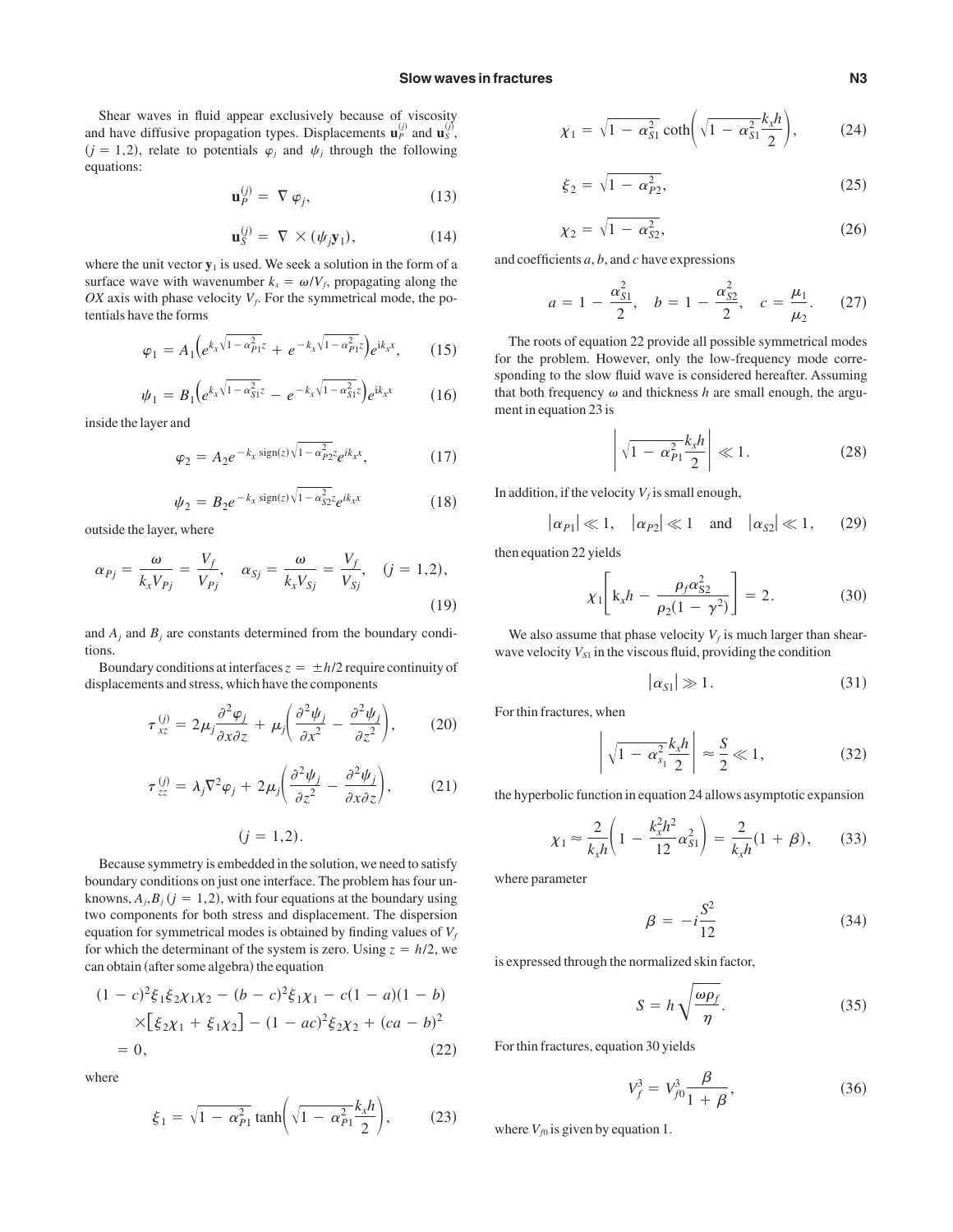For  $\beta \ll 1$ , as follows from equation 36,

$$
V_f = h \left( -i \frac{\omega^2 \mu_2}{12 \eta} (1 - \gamma^2) \right)^{\frac{1}{3}}.
$$
 (37)

For thick fractures, when

$$
\left| \sqrt{1 - \alpha_{s_1}^2} \frac{k_x h}{2} \right| \approx \frac{S}{2} \gg 1 \tag{38}
$$

and  $\chi_1 \approx -i\alpha_{S1}$ , equation 30 gives the solution

$$
V_f^3 = V_{f0}^3 \bigg( 1 - \frac{1}{\sqrt{3\beta}} \bigg), \tag{39}
$$

which approaches equation 1 of Ferrazzini and Aki (1987).

Equations 36 and 39 can be combined into a general form,

$$
V_f^3 = V_{f0}^3 \frac{\beta}{1 + \sqrt{\beta/3} + \beta},
$$
 (40)

where both asymptotics 32 and 33 are represented.

#### **Biot slow wave**

A fracture model with rigid walls (Figure 2) is also capable of carrying dispersive fluid waves with low velocity. In such a model, the interaction between walls and fluid occurs through viscous friction forces. For thin fractures, the fluid motion is directed mostly along the walls with a parabolic distribution across the fracture, which reaches the maximum at the centerline  $z = 0$  and zero at the walls.

Introducing the total flow

$$
F = \frac{1}{h} \int_{-\frac{h}{2}}^{\frac{h}{2}} \mathbf{u}_x dz
$$
 (41)

across any  $x = constant$  reduces equation 4 to

$$
\frac{\partial^2 F}{\partial t^2} + \frac{12\eta}{h^2 \rho_f} \frac{\partial F}{\partial t} - \frac{\xi + \frac{4\eta}{3}}{\rho_f} \frac{\partial^2}{\partial x^2} \frac{\partial F}{\partial t} - c_P^2 \frac{\partial^2 F}{\partial x^2} = 0.
$$
 (42)

Note that fracture permeability  $\kappa_f = h^2/12$ ; therefore, it is embedded in the denominator of the second term of equation 42. In the frequency domain, equation 42 has the solution (Korneev et al., 2004)

$$
F = \exp(i\tilde{k}x)\exp(-i\omega t), \quad \tilde{k} = k + i\alpha, \qquad (43)
$$

with the wavenumber  $k$ , the attenuation coefficient  $\alpha$ , and the angular frequency  $\omega$ . The wavenumber components have the forms



Figure 2. Biot's model for flow in fractures. Interaction of fluid with the fracture walls occurs because of the friction forces. Fluid moves predominantly along the rigid walls.

$$
k = \frac{\omega}{c_P} \sqrt{\frac{\sqrt{(1+dg)^2 + (d+g)^2} + 1 + dg}{2(1+g^2)}},
$$
 (44)

$$
\alpha = \frac{\omega}{c_P} \sqrt{\frac{\sqrt{(1+dg)^2 + (d+g)^2} - 1 - dg}{2(1+g^2)}},
$$
 (45)

where

$$
d = \frac{12\eta}{\omega h^2 \rho_f} = \frac{\eta}{\omega \kappa_{fr} \rho_f}, \quad g = \frac{\omega \left(\xi + \frac{4\eta}{3}\right)}{\rho_f c_P^2}.
$$
 (46)

At low frequencies, the phase velocity  $V_f$  of the wave described by equation 43 has the asymptotic form

$$
V_f = V_f^{\text{Biot}} = c_P \sqrt{\frac{\omega \kappa_{fr} \rho_f}{2\eta}} (1 - i), \qquad (47)
$$

similar to that for the slow Biot wave (Biot, 1956a, his equation 7.34). In fact, Biot uses the same model with rigid walls to describe the interaction of viscous fluid with rock pore walls (Biot, 1956b, 180). Thus, solutions 43–47 of equation 42 are the Biot-type solutions, in which the dispersive character of waves exists because of the finite viscosity of the fluid. At zero viscosity, both *d* and *g* in equations 46 vanish, and the wave given by equation 42 loses its frequency dependence. However, when the fracture-wall elasticity is taken into account, the existence of the slow fluid wave does not require a nonzero viscosity (equation 40).

The asymptotics of Biot's slow wave also can be obtained from equation 22 (B. Gurevich, personal communication, 2007) as another symmetrical mode. However, solutions 43–45 are preferred because of their explicit form in their entire frequency range.

#### **NUMERICAL RESULTS**

To estimate the possible effects of different fluids on the velocity and attenuation of the Stoneley guided wave, the computations are performed for two parameter cases: a 1-mm-thick fracture filled with water and oil of 0.01 and 0.05 poise viscosity, respectively. Five solutions are compared, the Biot solution (equations 43–46), the nonviscous fluid solution by Ferrazzini and Aki (equation 1), the exact solution for a viscous fluid, the general low-frequency asymptotic solution (equation 40), and its forms in equations 37 and 39. The exact solution for the viscous fluid is obtained by grid search for a complex root of equation 22. The results are shown in Figures 3 and 4. For the entire frequency range  $(1-1000 \text{ Hz})$ , the left-hand side of inequality 28 does not exceed  $5 \times 10^{-3}$ , whereas the right-hand side of inequality 31 is larger than 10<sup>4</sup>.

#### **DISCUSSION**

For both fluids that were examined (water and oil), Biot's solution substantially overestimates the Stoneley-wave propagation velocities. This is predictable, because Biot's solution describes propagation of the body rather than surface waves. For water, the nonviscous-fluid solution gives a good approximation for the entire range of frequencies. For oil, it largely overestimates the velocities at low frequencies, where the differences between different fluids are most profound. The thin-fracture asymptotic (equation 36) quite accurate-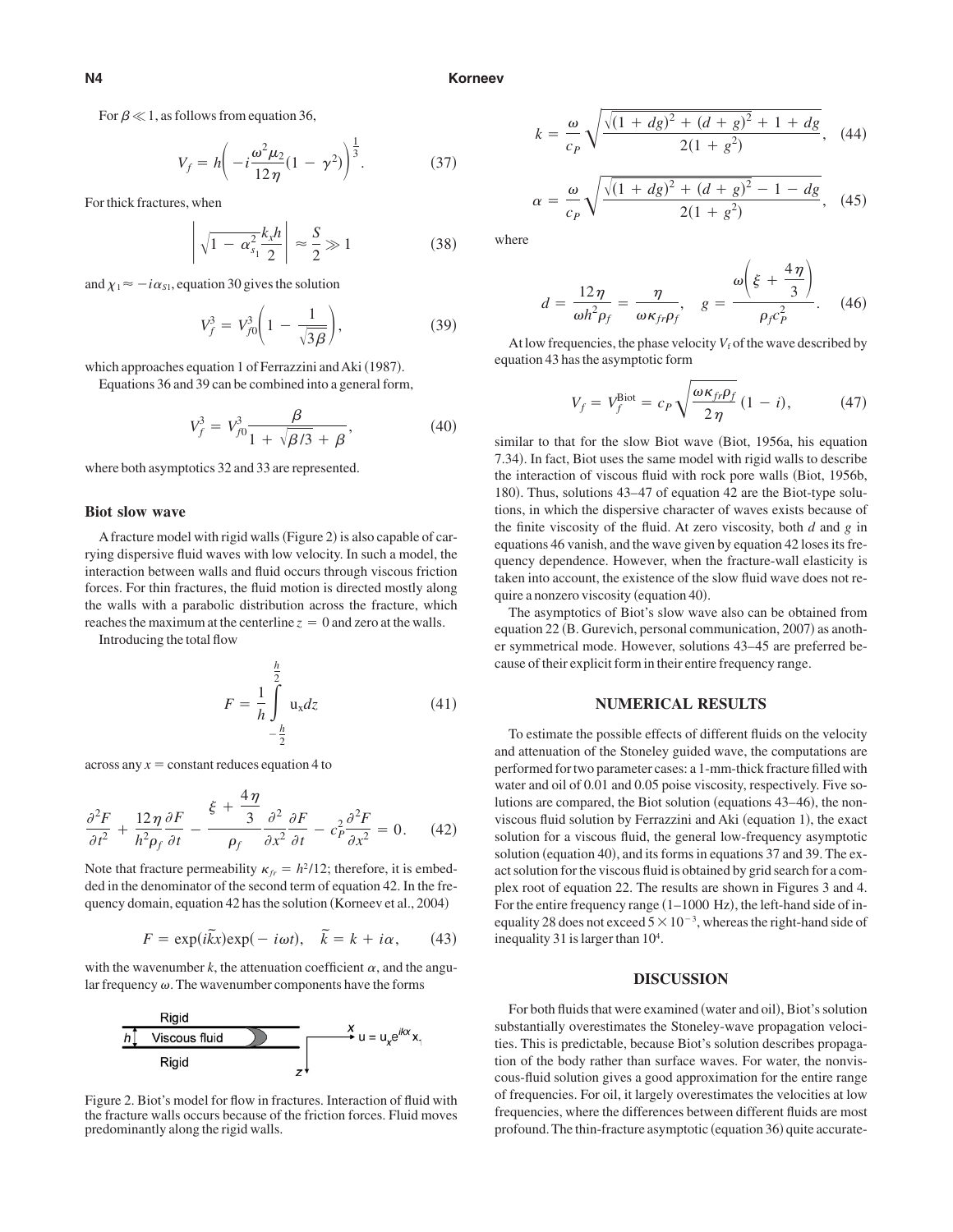ly predicts velocities at low frequencies, yielding only a constantlimit value for the  $Q$  factor. The general asymptotic (equation 40) describes reasonably well the exact solution at all frequencies. Surprisingly, the low velocities of Stoneley waves at seismic frequencies, which are in the range of tens of meters/second, result in wavelengths of about 3–10 m. Such wavelengths are comparable with the fracture lengths; therefore, the resonance conditions might be satisfied in finite fractures.

Indeed, let us consider a fracture with the length  $\ell$ . Assuming the zero displacement condition  $u(0) = 0$  at  $x = 0$  and driving displacement  $u(\ell) = u_0 \exp(-i\omega t)$  at  $x = \ell$ , we have the solution

$$
u = u_0 A(\omega) \exp(-i\omega t),
$$
  

$$
A(\omega, x) = \frac{\exp\left(\frac{i\omega x}{V_f}\right) - \exp\left(\frac{-i\omega x}{V_f}\right)}{\exp\left(\frac{i\omega \ell}{V_f}\right) - \exp\left(\frac{-i\omega \ell}{V_f}\right)},
$$
(48)

where the phase velocity  $V_f$  is taken from equation 36. A numerical example, exhibiting resonant behavior of a slow fluid wave in a 4-m-



long fracture, is shown in Figure 5 for water infill and in Figure 6 for oil infill of a fracture with 1-mm thickness. In those figures, the amplitude-square average

$$
E(\omega) = \frac{1}{\ell} \int_{0}^{\ell} |A(\omega, x)|^2 dx \qquad (49)
$$

is shown. The first resonant peak occurs at 14 Hz for water and at 12 Hz for oil. Predictably, the peaks for the water-filled fractures are sharper and higher than those for the oil-filled fractures.

After applying equation 1 for phase velocity in thick fractures and using solution 48, the resonant frequencies can be estimated from the following formula:

$$
\omega_k = (1 + 2k) \sqrt{\frac{\pi^3 h \mu}{\ell^3 \rho_f} (1 - \gamma^2)}, \quad k = 0, 1, 2, \dots. \quad (50)
$$

For  $k = 0$ , equation 50 evaluates the first resonance frequency as equal to 13.8 Hz, a good approximation for the exact resonant frequency. For a thin fracture, equation 37 can be applied, and the amplitude-square average (equation 49) has the form



Figure 3. Comparison of solutions for a water-filled, 1-mm-thick fracture as functions of frequency. The curves are marked as follows: (1) exact solution for a viscous fluid in an elastic fracture computed via roots of equation  $22$ ; (2) Biot's solution from equations  $43-45$ ;  $(3)$  solution for nonviscous fluid given by equation 1;  $(4)$  general asymptotic (equation 40); (5) thin-fracture asymptotic (equation 37); (6) thick-fracture asymptotic (equation 39). (a) Phase velocities. (b) Inverse of quality factor  $Q$ . Note that the propagation velocities are small. All fluid-elastic solutions have about the same velocity dependencies, but the differences in attenuation are quite large. The values of *Q* at seismic frequencies reach 20. Vertical arrow indicates frequency for  $S = 1$ .

Figure 4. Same as in Figure 3 but for oil-filled fractures. The small *S* asymptotic provides a good approximation for the exact solution, which differs significantly from the nonviscous fluid solution. The values of *Q* at seismic frequencies reaches 10. The main differences between water-filled (Figure 3) and oil-filled fractures are observed at low frequencies. (a) Phase velocities. (b) Inverse of quality factor *Q*.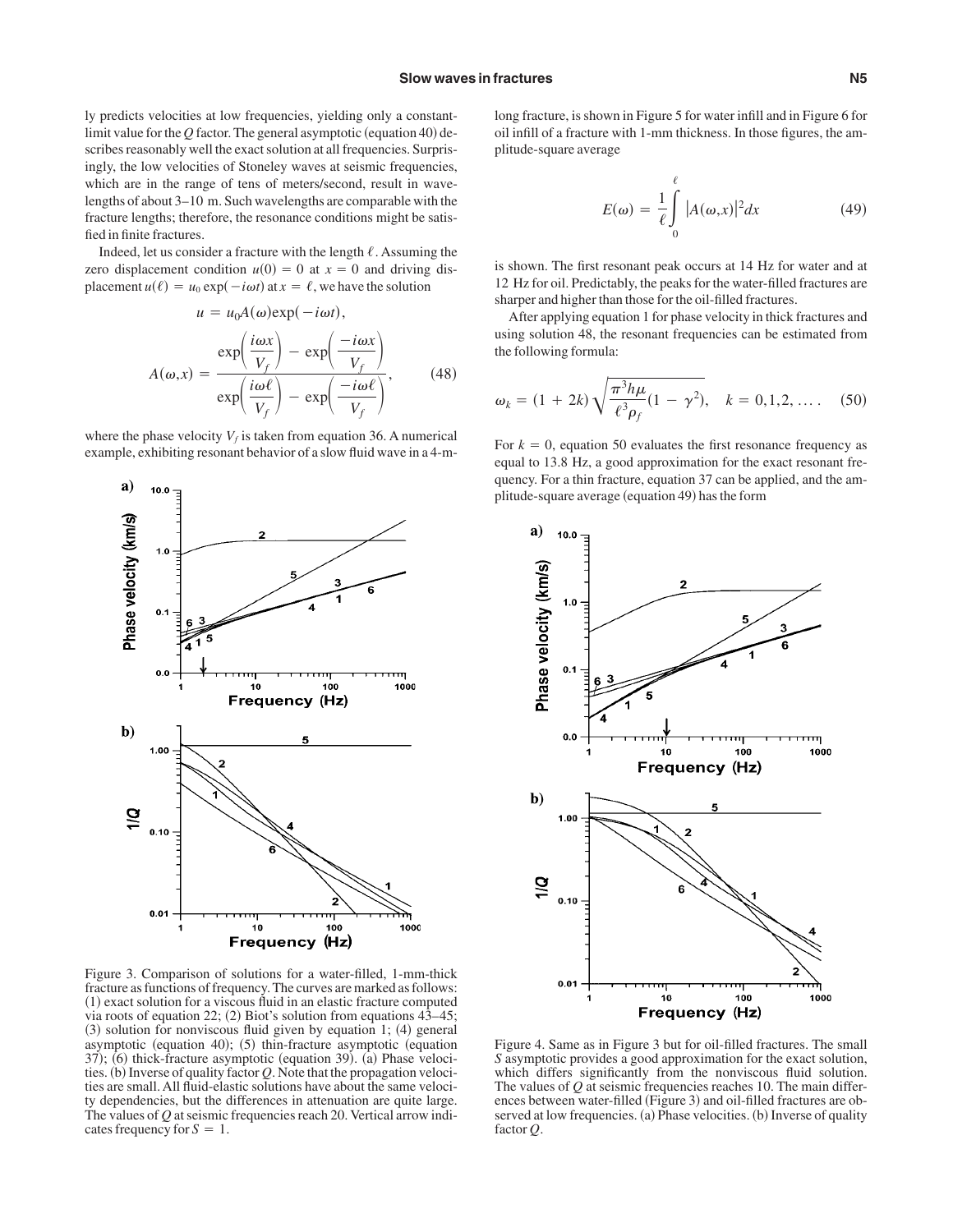#### **N6 Korneev**

$$
E(\omega) = \frac{1 - \exp(-2\omega)}{w},\tag{51}
$$

where

$$
w = \frac{\ell}{h} \left( \frac{12\omega\eta}{\mu_2(1-\gamma^2)} \right)^{\frac{1}{3}}.
$$
 (52)

Figure 7 compares the exact solution and approximation 51 for an oil-filled fracture with 0.1-mm thickness. Both exhibit an increase in amplitude response as the frequency approaches zero. This interesting behavior, as well as the velocity differences for water and oil infills (Figures 3 and 4), might be parts of mechanisms responsible for yet unexplained low-frequency signatures observed for hydrocarbon reservoirs (Castagna et al., 2003; Korneev et al., 2004; Goloshubin et al., 2006).

Thus, the solution for the Stoneley slow waves generated in a viscous fluid indicates that, even for a rather thin fracture, *Q* can be large enough to allow the fluid-wave resonances. Considering the statistical distribution of fracture sizes, we might expect that at any given frequency, resonant conditions will be satisfied for some fracture population. Then it would be natural to expect a strong interac-



Figure 5. Resonant energy density for a 4-m-long, 1-mm-thick water-filled fracture.



Figure 6. Same as in Figure 5 but for an oil-filled fracture.

tion of slow waves in systems of intersecting fluid-filled fractures.

The fluid-filled fractures represent strong waveguides with relatively large wave amplitudes. A qualitative estimate of an amplitude  $A_f$  for a wave propagating with velocity  $V_f$  in a medium with density  $\rho_f$  compared to an incident wave with amplitude  $A_o$  in a medium with parameters  $V_0$  and  $\rho_0$  has the approximate form

$$
\frac{A_f}{A_0} = \sqrt{\frac{V_0 \rho_0}{V_f \rho_f}}.\tag{53}
$$

Using the values  $V_0 = 4000$  m/s and  $\rho_0 = 2.7$  g/cm<sup>3</sup> for the incident P-wave and  $V_f = 20$  m/s and  $\rho_f = 1$  g/cm<sup>3</sup> for the Stoneley guided wave, we get a 25-fold increase in the fluid-wave amplitude. Note that this estimate is consistent with the numerical results of Groenenboom and Falk (2000). Furthermore, at resonances, the amplitude rise is approximately equal to *Q*, and we might have an extra tenfold amplitude increase (Figure 3).

Fractures play a major role in determining the permeability and direction of fluid flow in rocks at field scales. This is especially true for oil reservoirs. In most rocks and at all scales, fractures generally have a hierarchical self-similar distribution. Fluid-filled fractures provide sharp velocity contrasts with dispersive Stoneley fluid waves and are likely to be capable of strongly absorbing energy from passing seismic waves. The energy absorption can increase tenfold when the resonant conditions are met, which might create favorable conditions for nonlinear fluid-flow effects. The resonant conditions for fracture-fluid waves can exist even below typical seismic frequencies when the slow-wave velocities approach zero. Fracture systems also represent contrast scattering media for propagating seismic waves.

All of the above phenomena should lead to strongly frequencydependent propagation effects for seismic waves, which affect both velocity and attenuation. Existing poroelastic theories that consider fractures in their models (Barenblatt et al., 1960; Mavko and Nur, 1975; Dvorkin and Nur, 1993; Dvorkin et al., 1994; Pride and Berryman, 2003a, b) treat fractures just as channels for viscous fluid flow, similar to Biot's model and without incorporating physics for the Stoneley slow waves. It might be possible that such incorporation is critically important for wave-propagation effects in fractured reservoirs. Several studies describe the elastic properties of materials



Figure 7. Amplitude-squared average for a thin fracture filled with oil. Exact solution (solid line) is compared with the analytical approximation given by equation 51 (dashed line). Low frequencies yield higher-amplitude responses.